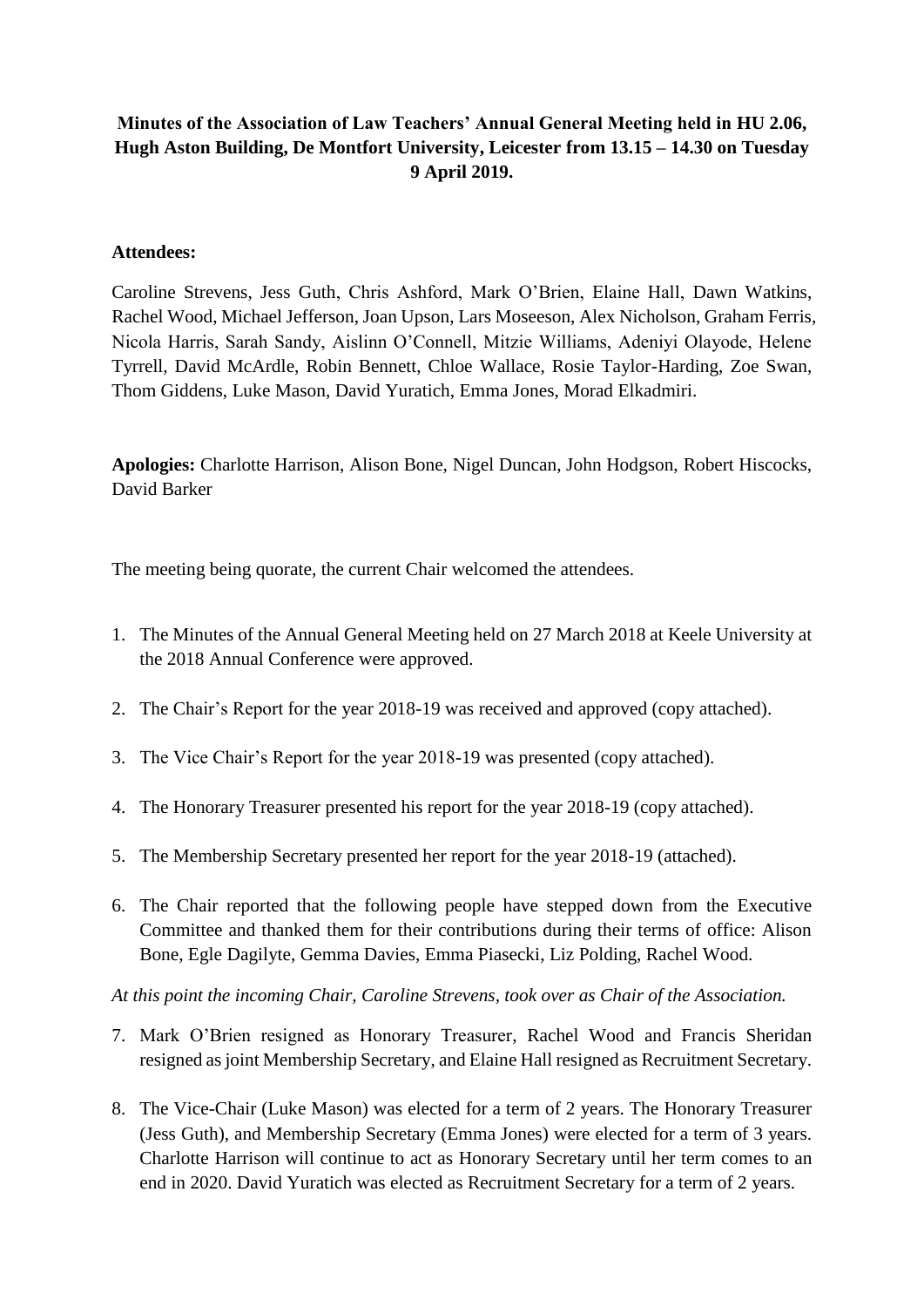- 9. Joan Upson and Rosie Taylor-Harding were elected as new members of the Executive Committee. Elaine Hall and Mark O'Brien were elected to executive committee member roles.
- 10. Any other business: the next AGM will take place at University of Stirling on  $6<sup>th</sup>$  and  $7<sup>th</sup>$ April 2020. David McArdle will join the Executive Committee as an observer during the course of the preparations for the 2020 conference.

*Charlotte Harrison, Hon. Secretary, 18 April 2019.*

*Written on the basis of minutes taken at the meeting by Jess Guth (Chair) and Caroline Strevens (Vice Chair)*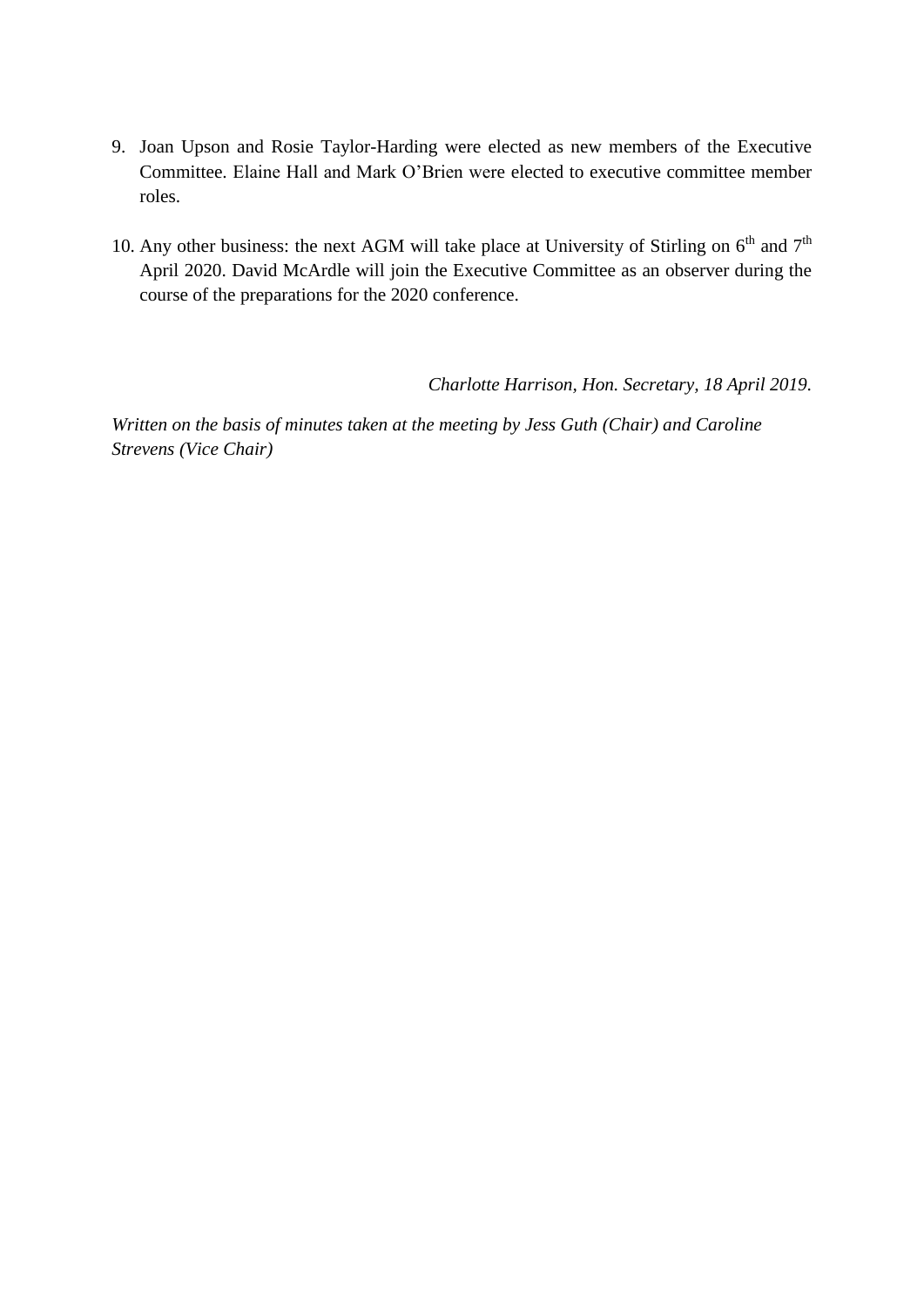## **Association of Law Teachers – Chair's Committee Report**

# **Association of Law Teachers' Annual General Meeting held in HU 2.06, Hugh Aston Building, De Montfort University, Leicester from 13.15 – 14.30 on Tuesday 9 April 2019.**

- 1. Since we last met in April last year, the work of the ALT committee has, as in the previous year continued to be dominated by 2 main issues: Legal Education Reform and Membership
- 2. The Committee has continued to try and engage with the relevant regulators and the Solicitors Regulation Authority in particular in relation to legal education reform. We partfunded (together with Routledge) a one day event at Leeds Beckett university in June 2018 to mark 5 years since the LETR was published and contributions to that event were published in a Special Issue of the Law Teacher. We will continue to try and keep members up to date as much as possible as there are further developments
- 3. The banking issues experienced over the last couple of years are largely resolved other than some day to day running issues. However the impact is still felt. We have however been able to reinstate some of our activities including the relaunching of our grants schemes. We have been able to award one research grant in the last few weeks and we are now accepting applications for the next round which closes later in the summer.
- 4. We had two wonderful Lord Upjohn Lectures this year. We welcomed Professor William Twining as our speaker in May 2018 and Lady Justice Black in November 2018.
- 5. We have been doing a lot of work thinking about how we can benefit you most and what the Association can offer its members in order to continue to be relevant and of value. I think you will agree that the conference generally creates a welcoming, supportive and collegiate atmosphere and we are trying to bring some of this into our other activities and build more of a community. We are working on a new website which we hope to unveil to you shortly and which will be able to update far more easily. We are also working with OneHE to use their platform for ALT materials and business. Members will soon be given access to this which will allow us to easily make information and materials available to our members.
- 6. As we look to the next year, we are looking to finalise our equality and diversity statement and continue working on increasing our membership and working with you to deliver what you want from the Association
- 7. Our Journal, The Law Teacher, continues to do well and is attracting good quality copy for the now 4 issues per annum and we encourage you to submit your work to us for consideration.
- 8. As always the work would not happen without the committee members giving up their time and energy to make things happen. Thank you to all of them.
- 9. There are a quite a few changes to the committee this time as we have thought about how best to use everyone's skills and expertise. Liz Polding, Gemma Davies, Emma Piasecki,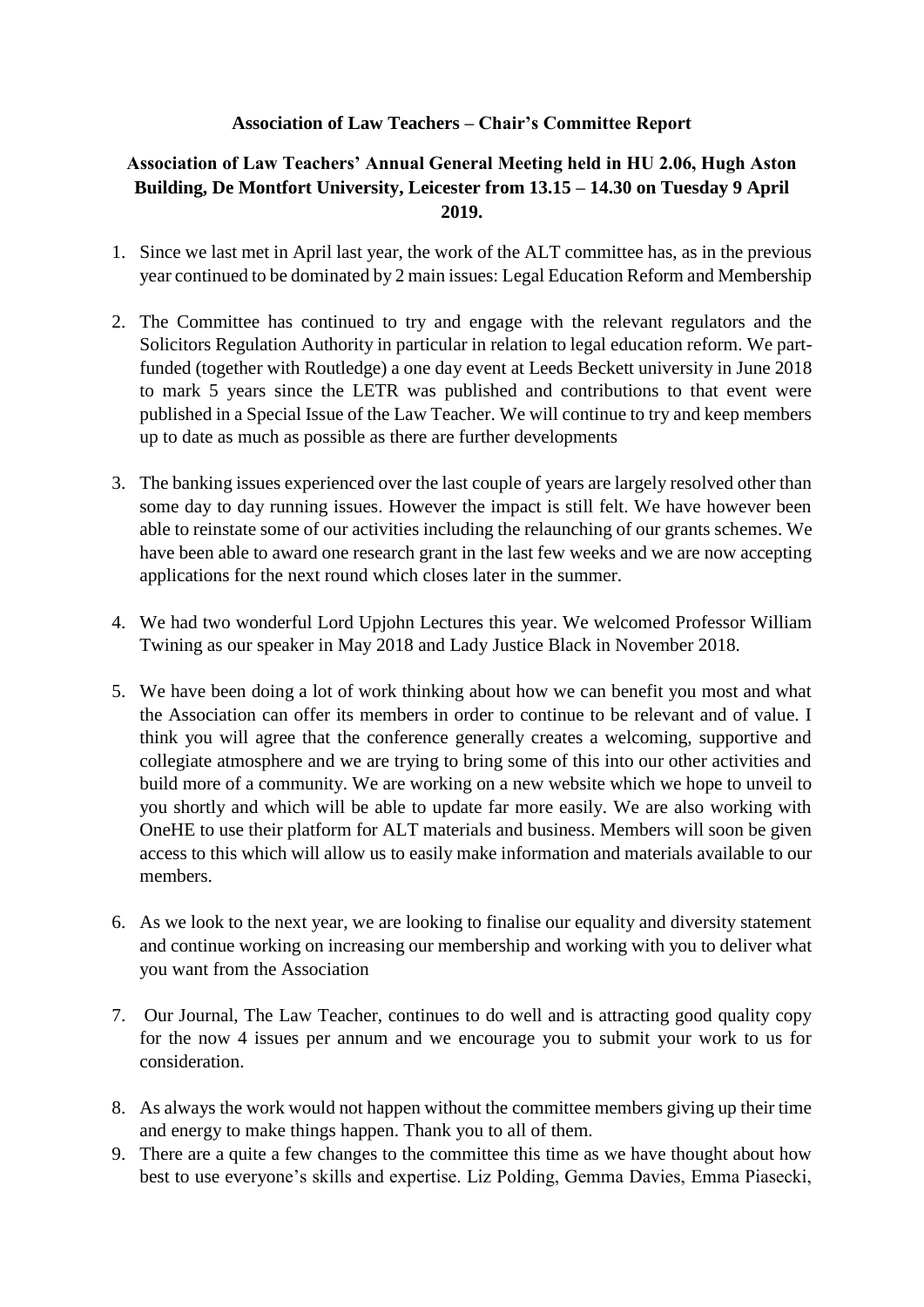Egle Dagilyte, Francis Sheridan, Rachel Wood and Alison Bone are all stepping down or not seeking renewal. Thanks to them for their hard work and commitment to the association over the years. The other changes are subject to election with various executive committee members seeking to move into officer roles and some officers relinquishing those in order to take on other duties on the executive committee.

10. And finally, as I end my term as your Chair, it has been interesting, fun, frustrating, sometimes exhausting and always important but mostly it has been a privilege. I am handing the Association over to Caroline Strevens with lots of work to do but I have hopefully been able to set a course that will see the ALT flourish and I would like to thank you all for your support in doing so.

**Dr Jessica Guth, Chair 2017-2019**

**April 2019**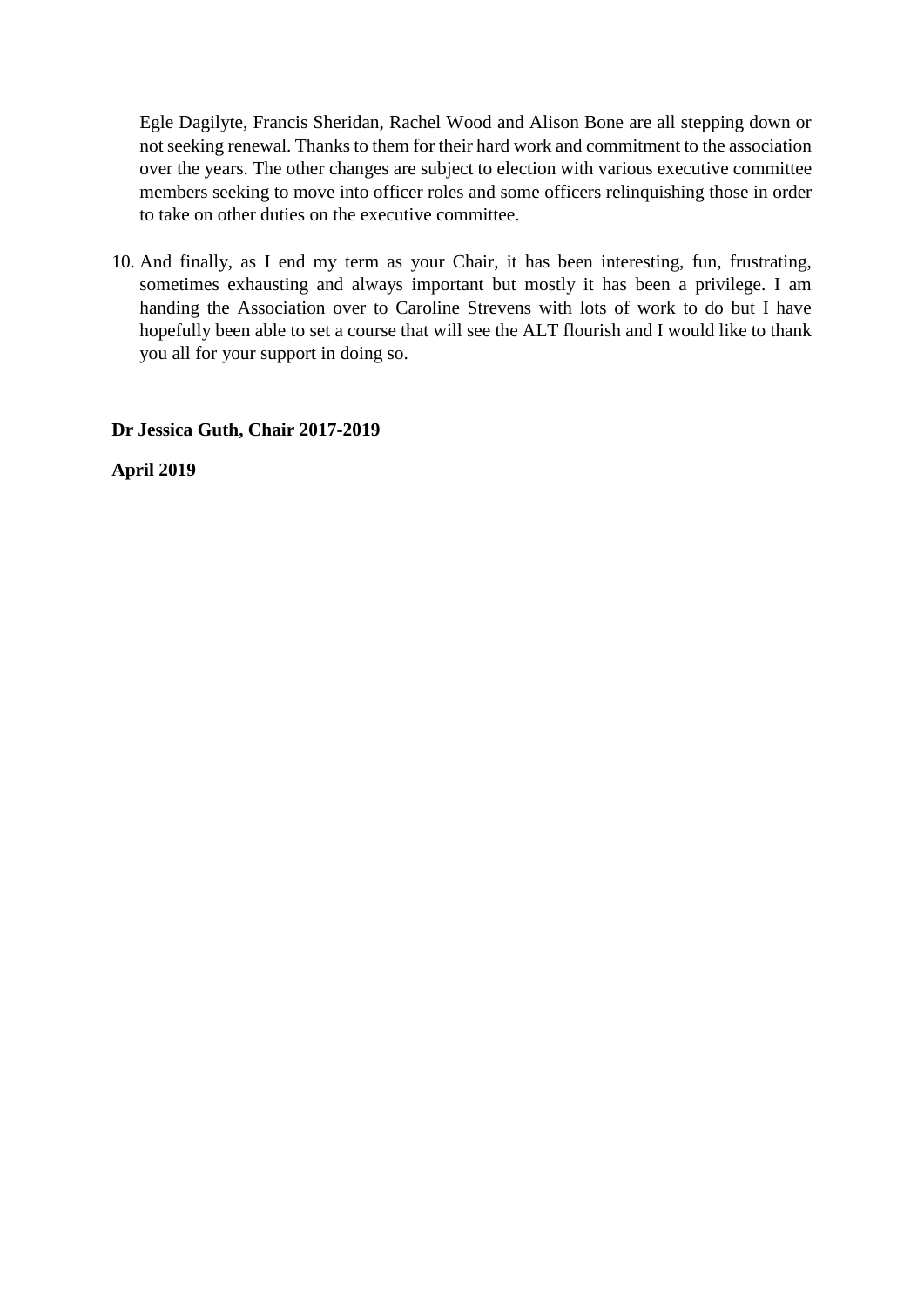## **Association of Law Teachers – Vice Chair's Committee Report**

# **Association of Law Teachers' Annual General Meeting held in HU 2.06, Hugh Aston Building, De Montfort University, Leicester from 13.15 – 14.30 on Tuesday 9 April 2019.**

I would like to commend our Chair, Jess, for all of her hard work and to acknowledge her diligence as the reason for the brevity of this report. I have been talking to Kirsten Maslen of Thomson Reuters and am very pleased to confirm that they have agreed to take over the Teaching with Technology Prize from 2020. Full details will be announced in the course of the 2019 conference.

**Caroline Strevens, Vice Chair 2017 - 2019**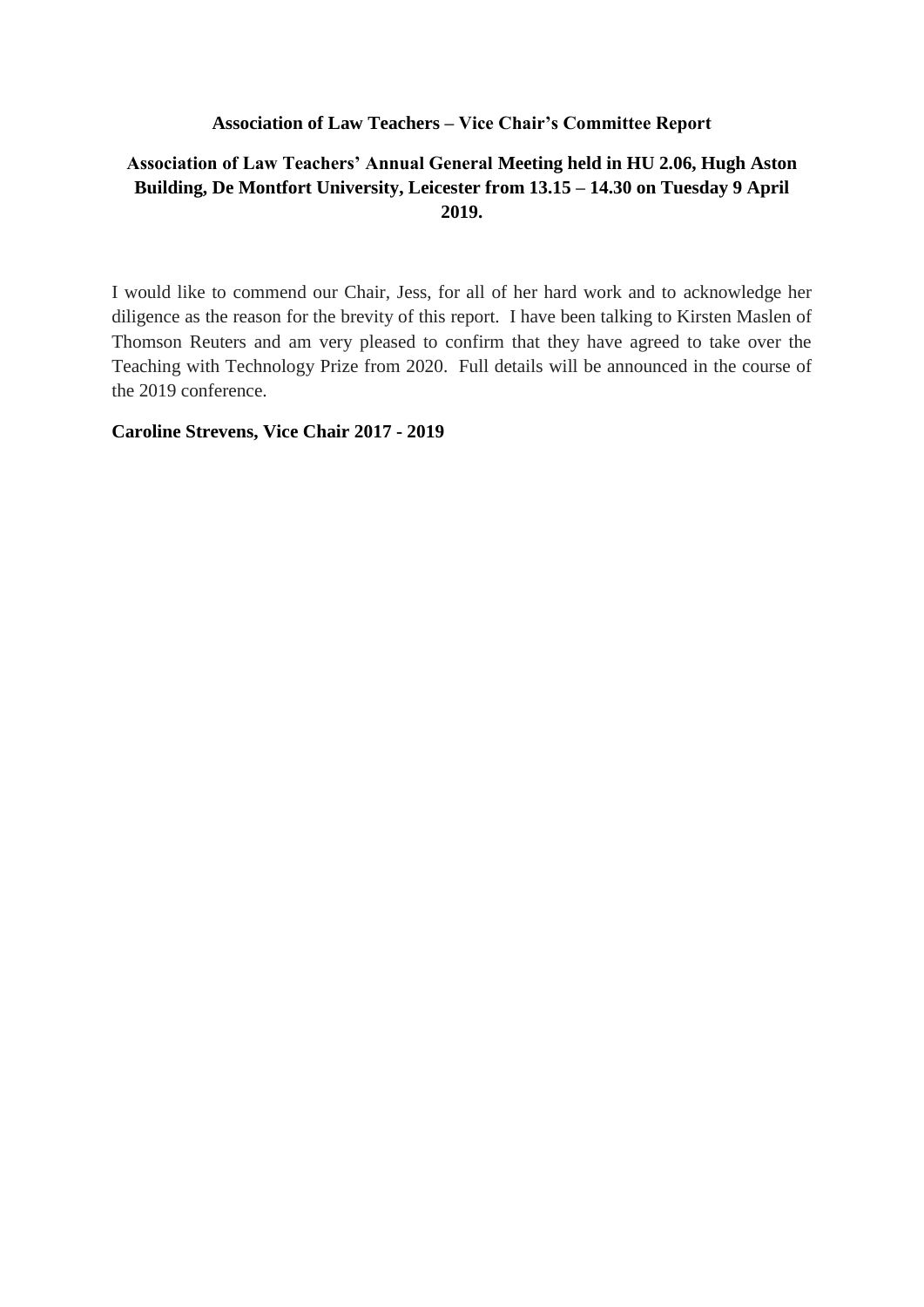# **Association of Law Teachers – Treasurer's Committee Report**

# **Association of Law Teachers' Annual General Meeting held in HU 2.06, Hugh Aston Building, De Montfort University, Leicester from 13.15 – 14.30 on Tuesday 9 April 2019.**

It has been a relatively uneventful year for the ALT financially - the opening balance of the Santander current account on 1<sup>st</sup> March 2018 was £73,745.15, and the closing balance as of 28<sup>th</sup> February 2019 was £82,636.81. This includes last year's conference donation from Keele of £6,400 (many thanks to the conference organisers and University for this), and the conference donation of £8,476 from Portsmouth University is pending.

The annual membership payments, at £10,460, demonstrate the hoped-for recovery following the low sums recorded last year as a consequence of the account switchover difficulties.

Mark O'Brien

Treasurer, ALT

8 April 2019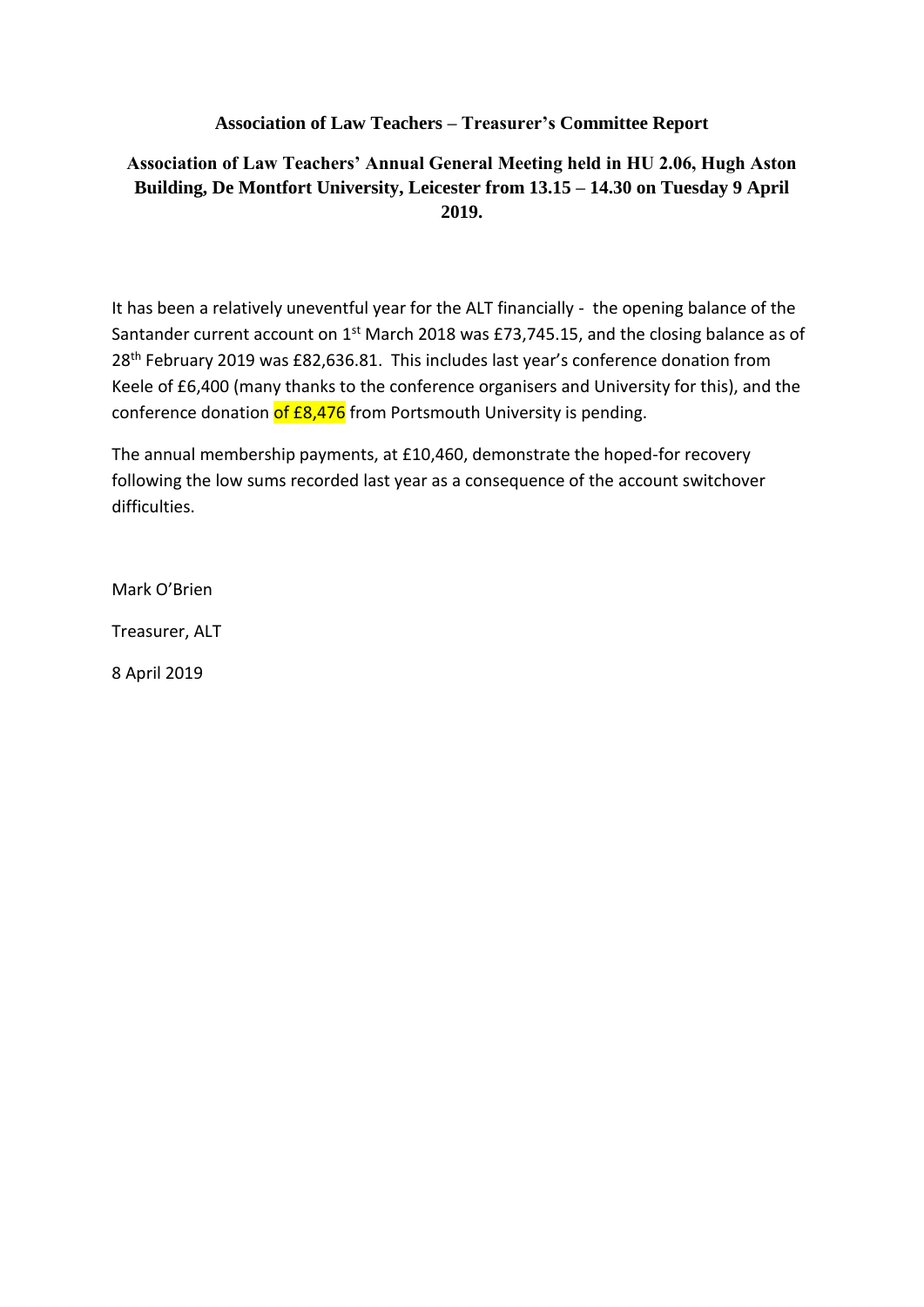# **ALT Accounts 2018-9**

# **1 st March 2018 – 28th February 2019**

*Opening balance 1st March 2018 £73,745.15 (Santander Current)*

*£0 (Santander Deposit)*

**Income** *incl.*

| <b>Annual Conference</b>                | £6,400 (donation of 40% of                          |
|-----------------------------------------|-----------------------------------------------------|
|                                         | monies)                                             |
|                                         | (£8,476 pending from UoP – not included in figures) |
| Membership fees                         | £10,460                                             |
| Publishers, sponsorship, and associated | £5,753.15                                           |

| <b>TOTAL INCOME</b>                      | £22,613.15 (£31,089.15 when<br><b>Portsmouth conference donation monies included)</b> |
|------------------------------------------|---------------------------------------------------------------------------------------|
| Expenditure incl.                        |                                                                                       |
| Website                                  | £2,028.00                                                                             |
| Lord Upjohn lecture costs (2 years)      | £475.15                                                                               |
|                                          | £423.35                                                                               |
| Executive Committee expenses; expenses   |                                                                                       |
| For speakers; Law Teacher Board expenses | £6,189.02                                                                             |
| Prizes                                   | £150.00                                                                               |
| <b>IALS</b>                              | £658.59                                                                               |
| AcSS membership                          | £300.00                                                                               |
| Leeds Beckett University                 | £458.05                                                                               |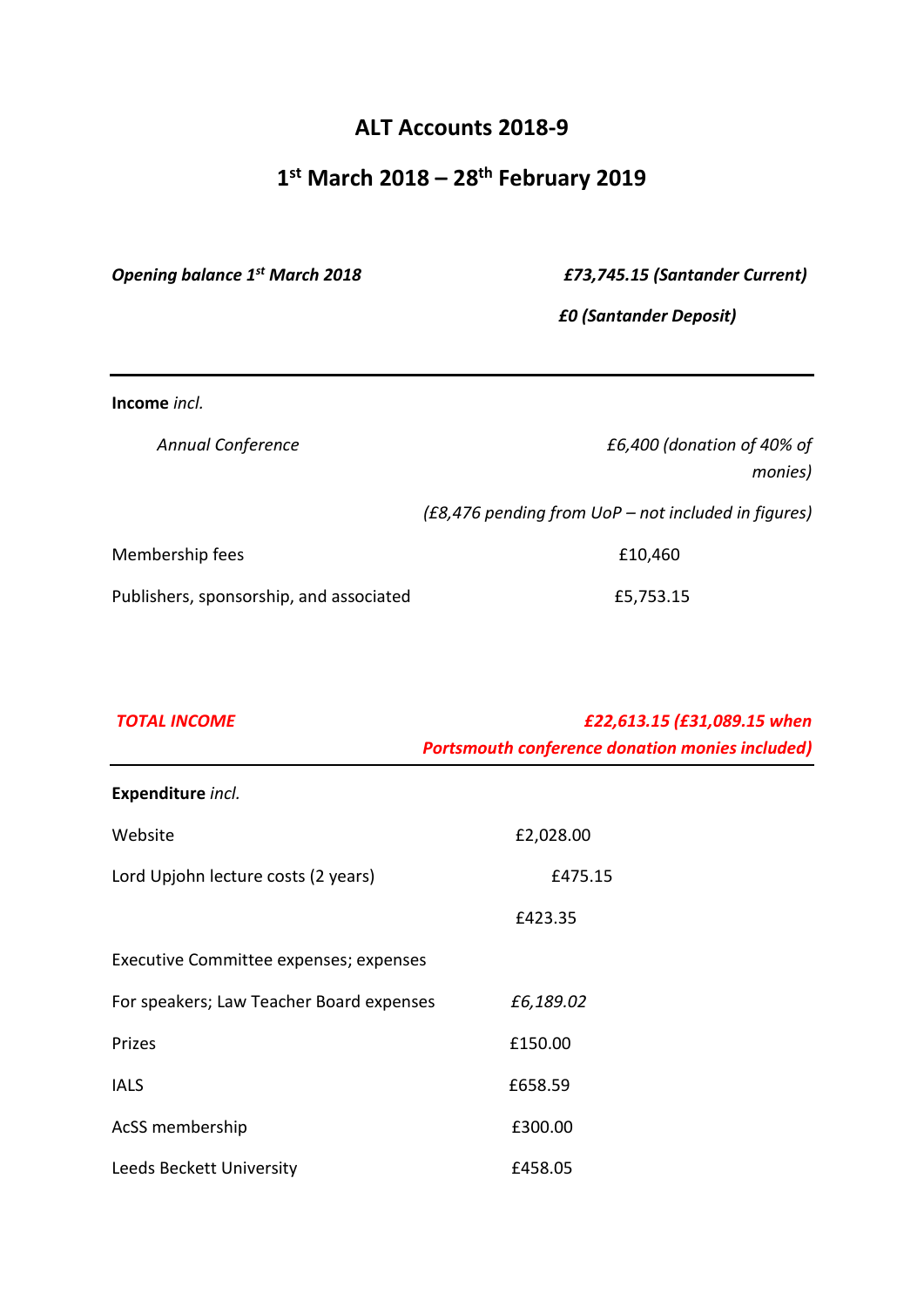## *EXPENDITURE £10,682.16*

*\_\_\_\_\_\_\_\_\_\_\_\_\_\_\_\_\_\_\_\_\_\_\_\_\_\_\_\_\_\_\_\_\_\_\_\_\_\_\_\_\_\_\_\_\_\_\_\_\_\_\_\_\_\_\_\_\_\_\_\_\_\_\_\_\_\_\_\_\_\_\_\_\_\_\_*

*Closing balance on accounts 28th Feb 2019 £82,636.81 (Santander Current)* 

*(£82,736.81 at 5th March 2019)\**

 *£0 (Santander Deposit)*